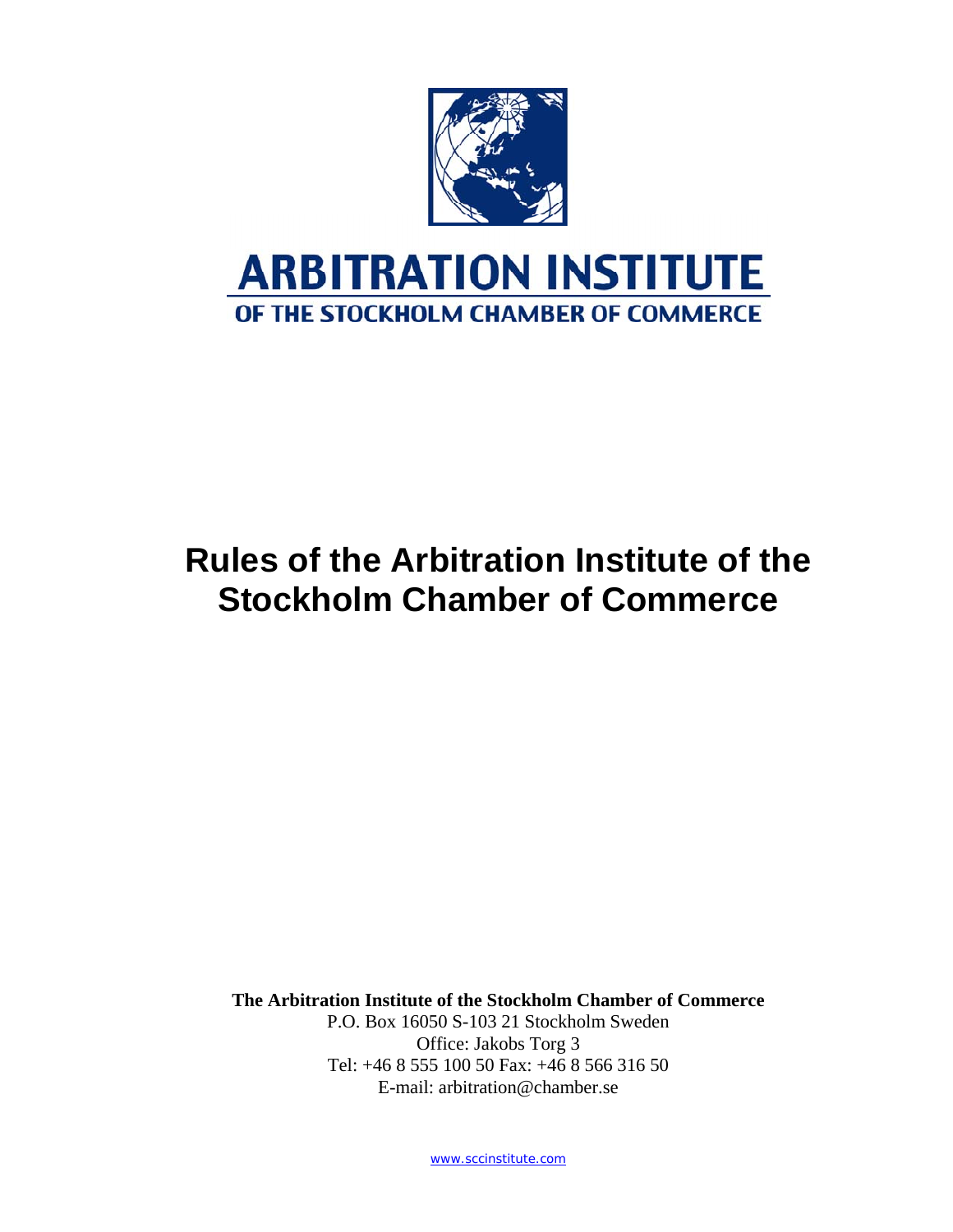## **RULES OF THE ARBITRATION INSTITUTE OF THE STOCKHOLM CHAMBER OF COMMERCE**

Adopted by the Stockholm Chamber of and in force 1 April 1999

## **TABLE OF CONTENTS**

#### **I. ORGANISATION OF THE SCC INSTITUTE**

Article 1 The SCC Institute Article 2 The Board Article 3 Decisions by the Board Article 4 The Secretariat

## **II. ARBITRATION RULES OF THE SCC INSTITUTE**

## **INITIATION OF PROCEEDINGS**

Article 5 Request for Arbitration Article 6 Registration Fee Article 7 Dismissal Article 8 Date of Commencement of the Arbitration Article 9 Procedures of the SCC Institute Article 10 The Respondent's Reply Article 11 Amplification and Periods of Time Article 12 Notice Article 13 Appointment of Arbitrators and Place of Arbitration Article 14 Advance on Costs Article 15 Referral of a Case to the Arbitral Tribunal

## **COMPOSITION OF ARBITRAL TRIBUNALS**

Article 16 Number of Arbitrators and Manner of their Appointment Article 17 Impartiality and Independence and Duty of an Arbitrator to Disclose Article 18 Challenge of Arbitrator Article 19 Removal of Arbitrator

#### **THE PROCEEDINGS BEFORE THE ARBITRAL TRIBUNAL**

- Article 20 Procedures of the Arbitral Tribunal Article 21 Statement of Claim and Defence Article 22 Amendments to the Claim or Defence Article 23 Language Article 24 Applicable Law Article 25 Oral Hearing Article 26 Evidence Article 27 Expert Article 28 Failure of a Party to Appear Article 29 Failure to object to Procedural Irregularities Article 30 Voting
- Article 31 Interim Measures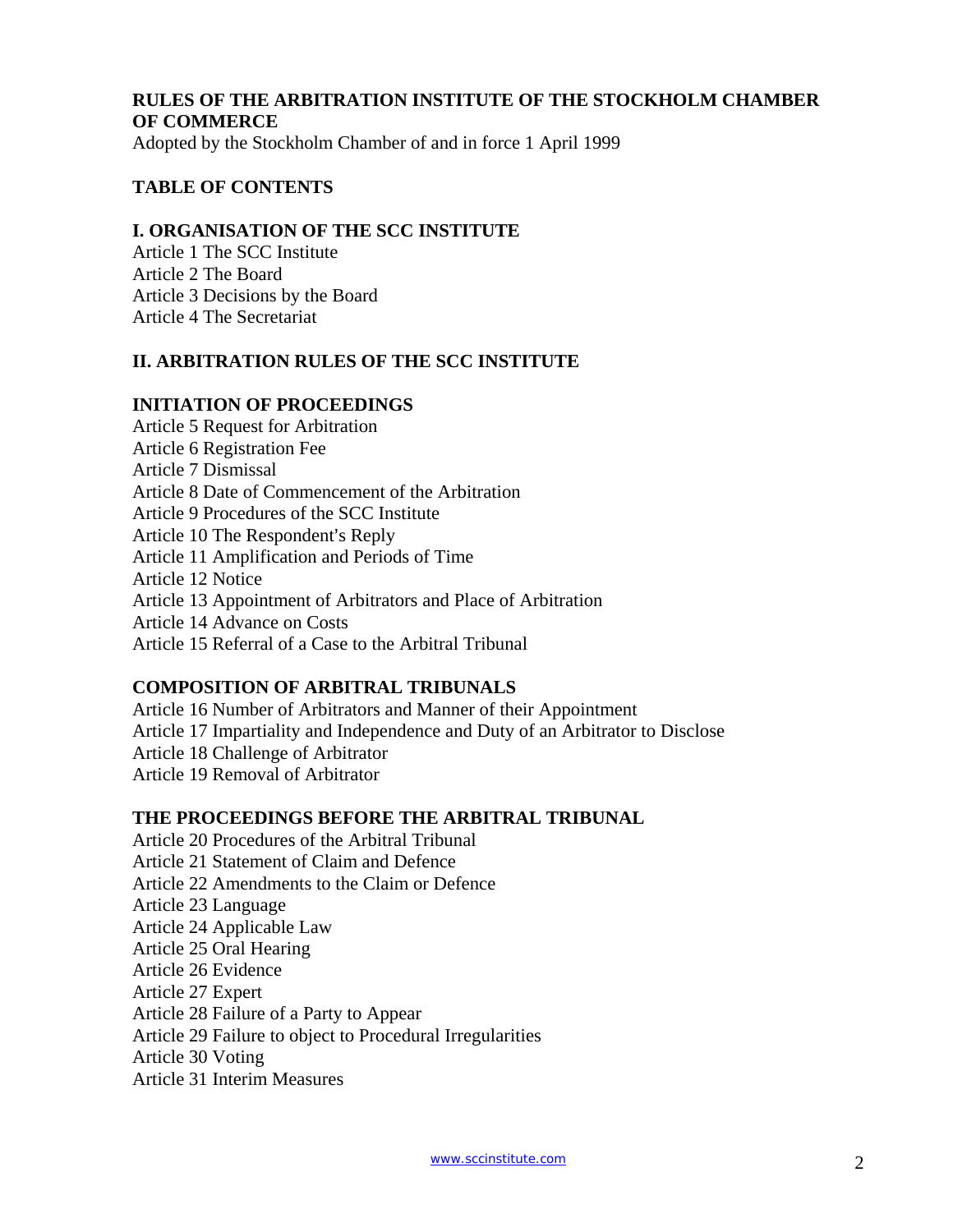#### **THE AWARD**

Article 32 Award Article 33 Time for Rendering an Award Article 34 Separate Award Article 35 Right to an Award Article 36 Effect of an Award Article 37 Correction and Interpretation of an Award and Additional Award Article 38 Filing of Awards

## **COSTS**

Article 39 Arbitration Costs Article 40 Payment of Arbitration Costs Article 41 Costs Incurred by a Party

## **EXCLUSION OF LIABILITY**

Article 42 Exclusion of Liability

#### **EFFECTIVENESS**

## **Appendix REGULATIONS FOR ARBITRATION COSTS**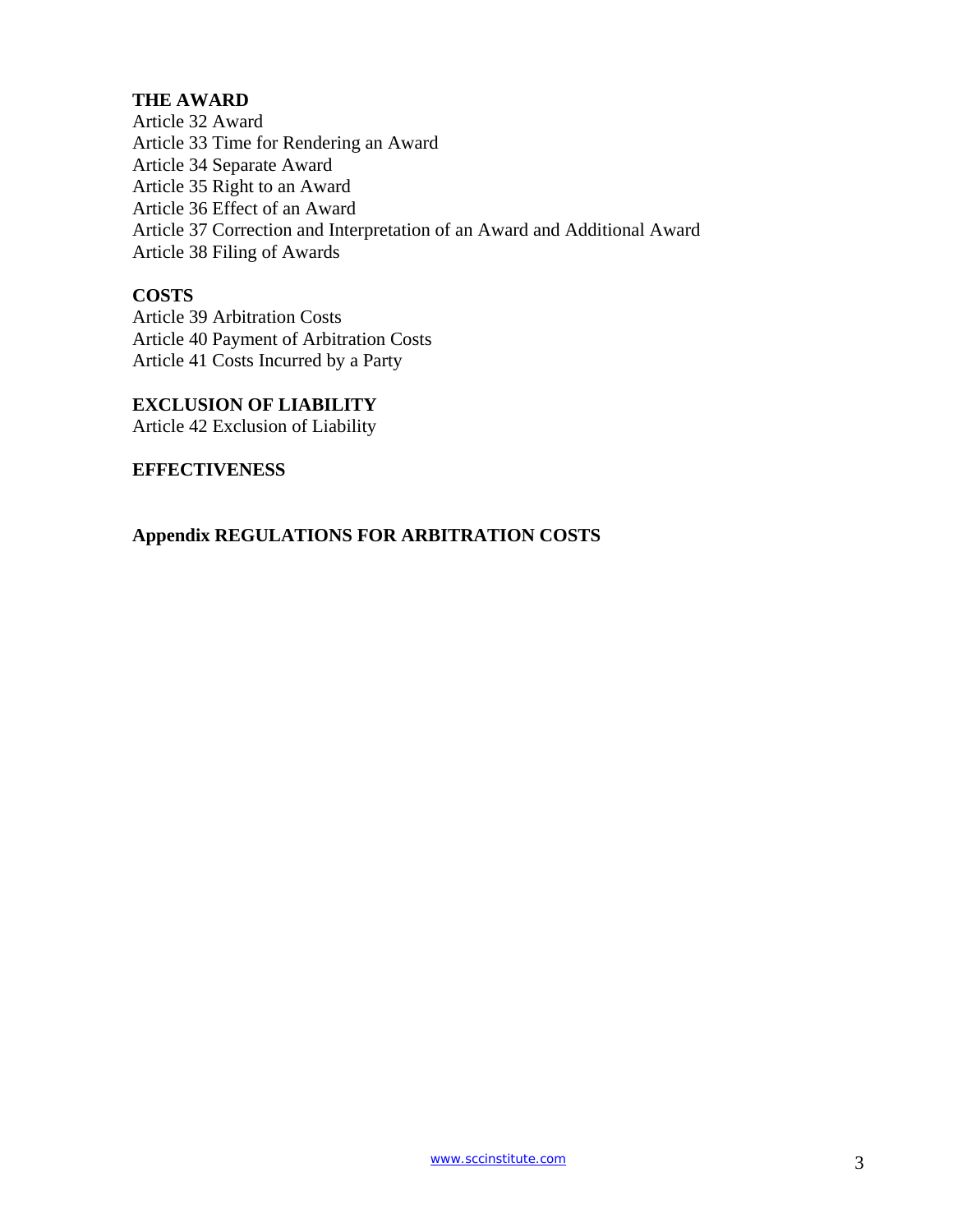# **I. ORGANISATION OF THE SCC INSTITUTE**

## **Article 1 The SCC Institute**

The Arbitration Institute of the Stockholm Chamber of Commerce (hereinafter referred to as "the SCC Institute") is a body for dealing with matters of dispute resolution. The SCC Institute does not itself settle disputes. Its objectives are:

- to assist in the settlement of domestic and international disputes in accordance with the Rules of the Arbitration Institute of the Stockholm Chamber of Commerce (hereinafter referred to as "the SCC Rules");
- to assist in the settlement of disputes in accordance with other rules which have been adopted by the SCC Institute; $<sup>1</sup>$  $<sup>1</sup>$  $<sup>1</sup>$ </sup>
- to assist, as determined by the SCC Institute, in proceedings which are conducted in a manner which differs, either in part or in whole, from that anticipated by the SCC rules,
- to provide guidelines concerning settlement of disputes under the SCC Institute's rules, and
- to provide information concerning arbitration and mediation matters.

## **Article 2 The Board**

(1) The SCC Institute shall have a Board composed of one Chairman, up till three Vice Chairmen and up till 12 other members. The Board is appointed by the Board of Directors of the Stockholm Chamber of Commerce. The Chairman, the Vice Chairmen and the other members shall be appointed for a period of three years and may, in each position, be re-elected for one additional period only, should not special circumstances apply.

(2) The Board of Directors of the Chamber may, if there are extraordinary reasons for doing so, remove a member of the Board of the SCC Institute. If a member resigns or is removed during his term of office, the Board of Directors of the Chamber will appoint a new member for the remainder of his term.

#### **Article 3 Decisions by the Board**

Two members of the Board shall form a quorum. If no majority is attained, the Chairman shall cast the deciding vote. The Chairman or the Vice Chairman shall have the power to take decisions on behalf of the Board in urgent matters. Decisions of the Board are final and cannot be reviewed by the Chamber.

### **Article 4 The Secretariat**

1

The SCC Institute shall have a Secretariat under the direction of a Secretary General who shall be a lawyer.

<span id="page-3-0"></span><sup>&</sup>lt;sup>1</sup>The SCC Institute has adopted Rules for Expedited Arbitrations, Insurance Arbitration Rules, Mediation Rules and Procedures and Services under the UNCITRAL Arbitration Rules.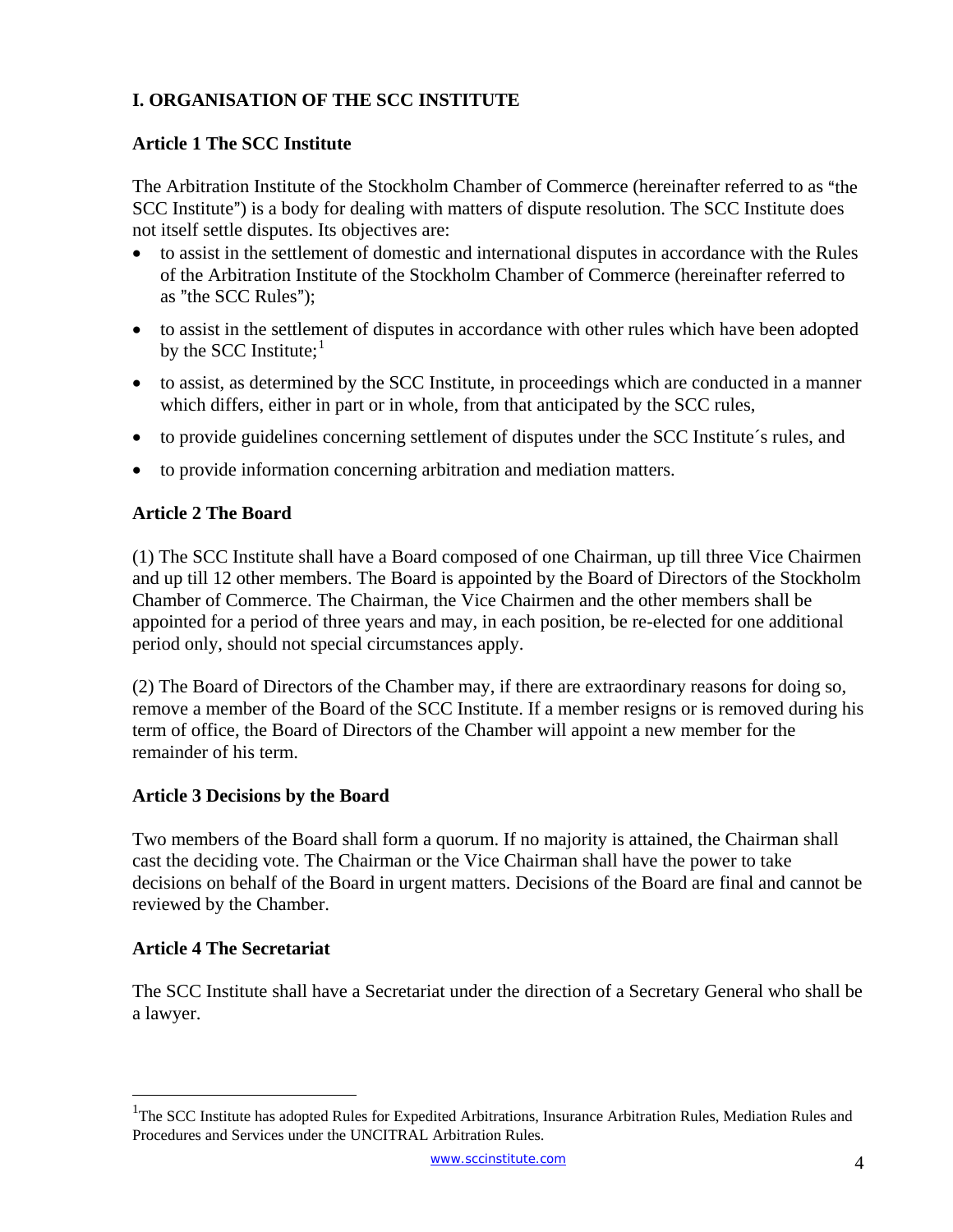# **II. ARBITRATION RULES OF THE SCC INSTITUTE**

## **INITIATION OF PROCEEDINGS**

## **Article 5 Request for Arbitration**

Arbitration is initiated by the Claimant filing with the SCC Institute a Request for Arbitration which shall include:

(i) a statement of the names, addresses, telephone and facsimile numbers and e-mail addresses of the parties and their counsel;

(ii) a summary of the dispute;

(iii) a preliminary statement of the relief sought by the Claimant;

(iv) a copy of the arbitration agreement or clause under which the dispute is to be settled; and

(v) if applicable, a statement identifying the arbitrator appointed by the Claimant, including such arbitrator's address, telephone and facsimile numbers and e-mail address.

## **Article 6 Registration Fee**

(1) At the same time as the Request for Arbitration is filed, the Claimant shall pay a Registration Fee. The amount of the fee is fixed in accordance with the SCC Institute's Regulations for Arbitration Costs in force on the date of the Request for Arbitration.

(2) If the required Registration Fee is not paid when filing the Request for Arbitration, the SCC Institute will fix a period of time within which the Claimant must pay such fee.

## **Article 7 Dismissal**

If it is clear that the SCC Institute lacks jurisdiction over the dispute or if the Registration Fee has not been paid in due time, the Claimant's Request for Arbitration shall be dismissed.

#### **Article 8 Date of Commencement of the Arbitration**

The arbitration shall be deemed to have been commenced on the date on which the Request for Arbitration was received by the SCC Institute.

## **Article 9 Procedures of the SCC Institute**

The SCC Institute shall maintain the confidentiality of the arbitration and shall deal with the arbitration in an impartial, practical and expeditious manner.

## **Article 10 The Respondent's Reply**

(1) The Request for Arbitration shall be communicated by the SCC Institute to the Respondent. The Respondent shall be asked to submit a Reply to the SCC Institute. The Reply shall be submitted within the period of time determined by the SCC Institute and shall include: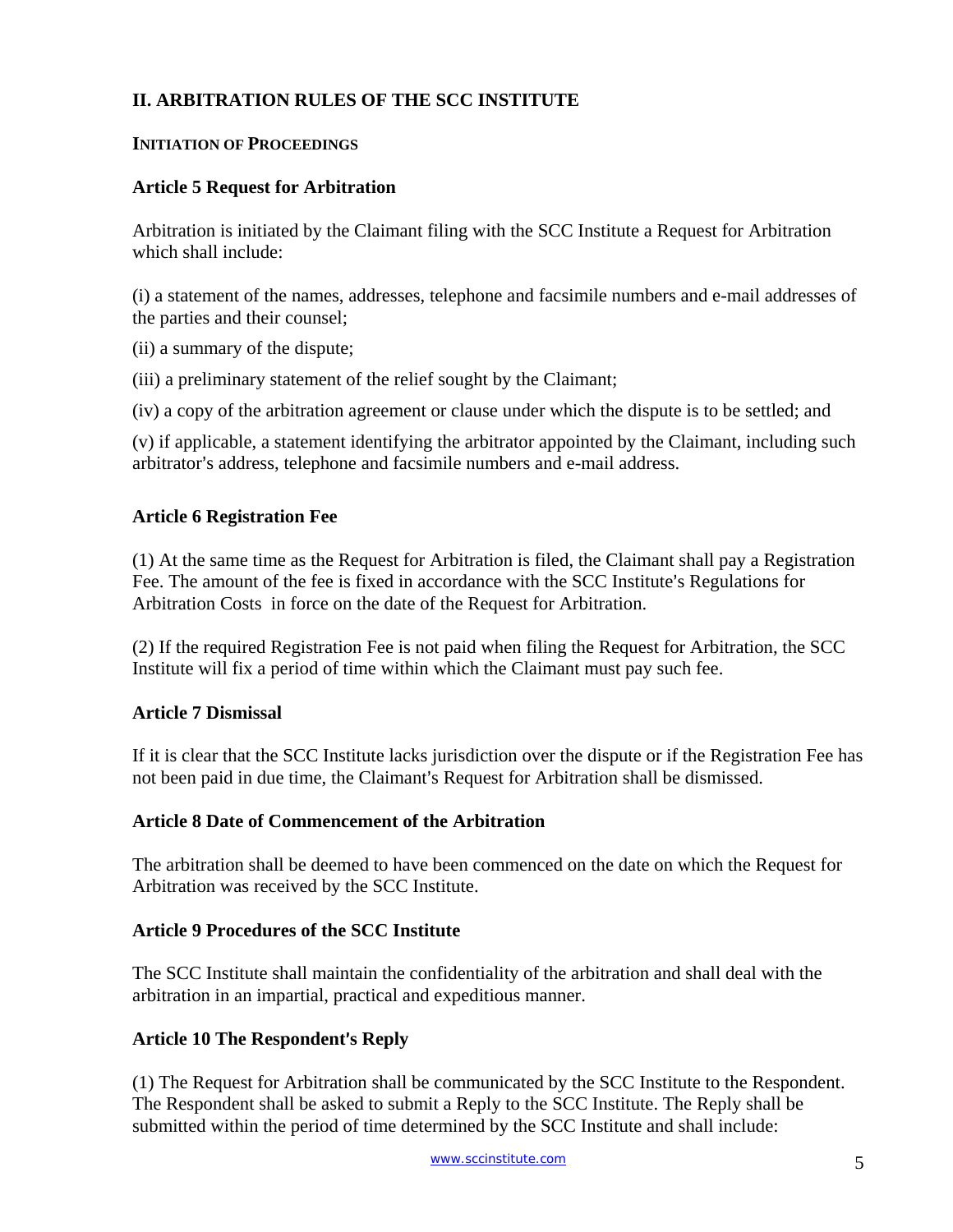(i) comments regarding the Request for Arbitration by the Claimant; and

(ii) if applicable, a statement identifying the arbitrator appointed by the Respondent, including such arbitrator's address, telephone and facsimile numbers and e-mail address.

(2) If the Respondent wishes to raise any objection concerning the validity or applicability of the arbitration agreement, such objection shall be made in the Reply together with the grounds therefore.

(3) If the Respondent wishes to file a counterclaim or a set-off claim, a statement to that effect should be made in the Reply and should include the nature of the claim and a preliminary statement of the relief sought. The grounds for any counterclaim or set-off claim must be based on the arbitration agreement.

(4) The SCC Institute shall communicate the Respondent's Reply to the Claimant. The Claimant shall be given an opportunity to comment on any objections and pleas advanced by the Respondent

(5) Failure by the Respondent to submit a Reply shall not prevent the arbitration from proceeding pursuant to these Rules.

# **Article 11 Amplification and Periods of Time**

(1) The SCC Institute may request a party to expound upon any written comments to the SCC Institute. If the Claimant fails to comply with such a request, the SCC Institute may decide to dismiss the case. If the Respondent fails to comply with a request to expound upon a counterclaim, the counterclaim may be dismissed by the SCC Institute. Failure by the Respondent otherwise to comply with a request to expound upon a written statement shall not prevent the arbitral proceedings from continuing.

(2) If the SCC Institute has requested a party to perform any act within a specified period of time, such period of time may be extended by the SCC Institute.

# **Article 12 Notice**

(1) Any notice or other communication from the SCC Institute shall be delivered to the last known address of the addressee.

(2) Any notice or other communication shall be delivered by courier or registered mail, facsimile transmission, e-mail or by any other means of communication that provides a record of the sending thereof.

(3) A notice or communication sent in accordance with paragraph two shall be deemed to have been received, by the addressee, at the latest on the date it would normally have been received given the chosen means of communication.

# **Article 13 Appointment of Arbitrators and Place of Arbitration**

When the exchange of written submissions pursuant to Articles 5 - 11 has been concluded, the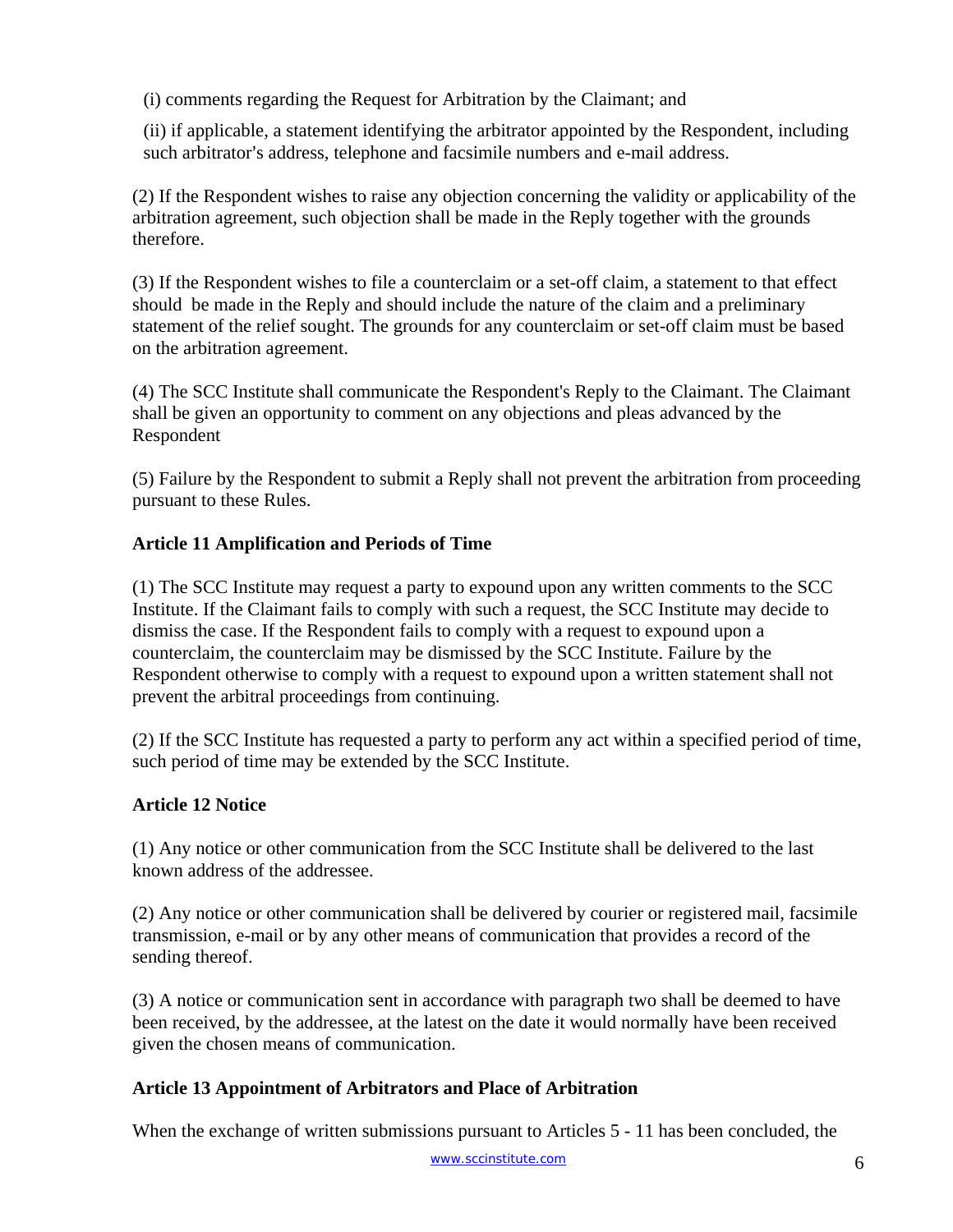## SCC Institute shall

(i) decide the number of arbitrators, if not agreed by the parties;

(ii) when so required pursuant to Article 16, appoint a sole arbitrator or chairman of the Arbitral Tribunal and, if necessary, a co-arbitrator;

(iii) decide the Place of Arbitration, if not agreed upon by the parties; and

(iv) fix the Advance on Costs pursuant to Article 14.

## **Article 14 Advance on Costs**

(1) The Advance on Costs shall be equivalent to the estimated amount of the Arbitration Costs pursuant to Article 39.

(2) Each party shall contribute half of the Advance on Costs. The SCC Institute may fix separate amounts for counterclaims and set-off claims. After notification by the Arbitral Tribunal, the SCC Institute may, in the course of the proceedings, decide that additional amounts are to be paid.

(3) If a party fails to make a required payment, the SCC Institute shall afford the other party an opportunity to do so within a specified period of time. If the required payment is not made, the case shall be dismissed either wholly or partly to such extent as is attributable to the missing payment.

(4) The SCC Institute may during or after the proceedings draw on the Advance on Costs to cover the fees of the arbitrator(s) and other arbitration costs.

(5) The SCC Institute may decide that the Advance on Costs may partly consist of a bank guarantee or other form of security.

## **Article 15 Referral of a Case to the Arbitral Tribunal**

When the Arbitral Tribunal has been appointed and the Advance on Costs has been paid, the SCC Institute shall refer the case to the Arbitral Tribunal.

## **COMPOSITION OF ARBITRAL TRIBUNALS**

#### **Article 16 Number of Arbitrators and Manner of their Appointment**

(1) The parties are free to determine the number of arbitrators. Where the parties have not agreed on the number of arbitrators, the Arbitral Tribunal shall consist of three arbitrators, unless the SCC Institute, taking into account, *inter alia*, the complexity of the case, the amount in dispute and other circumstances, decides that the dispute is to be settled by a sole arbitrator.

(2) Where the Arbitral Tribunal shall consist of more than one arbitrator, each party shall appoint an equal number of arbitrators. Where a party fails to appoint an arbitrator within the period of time stipulated by the SCC Institute, the SCC Institute shall make the appointment, unless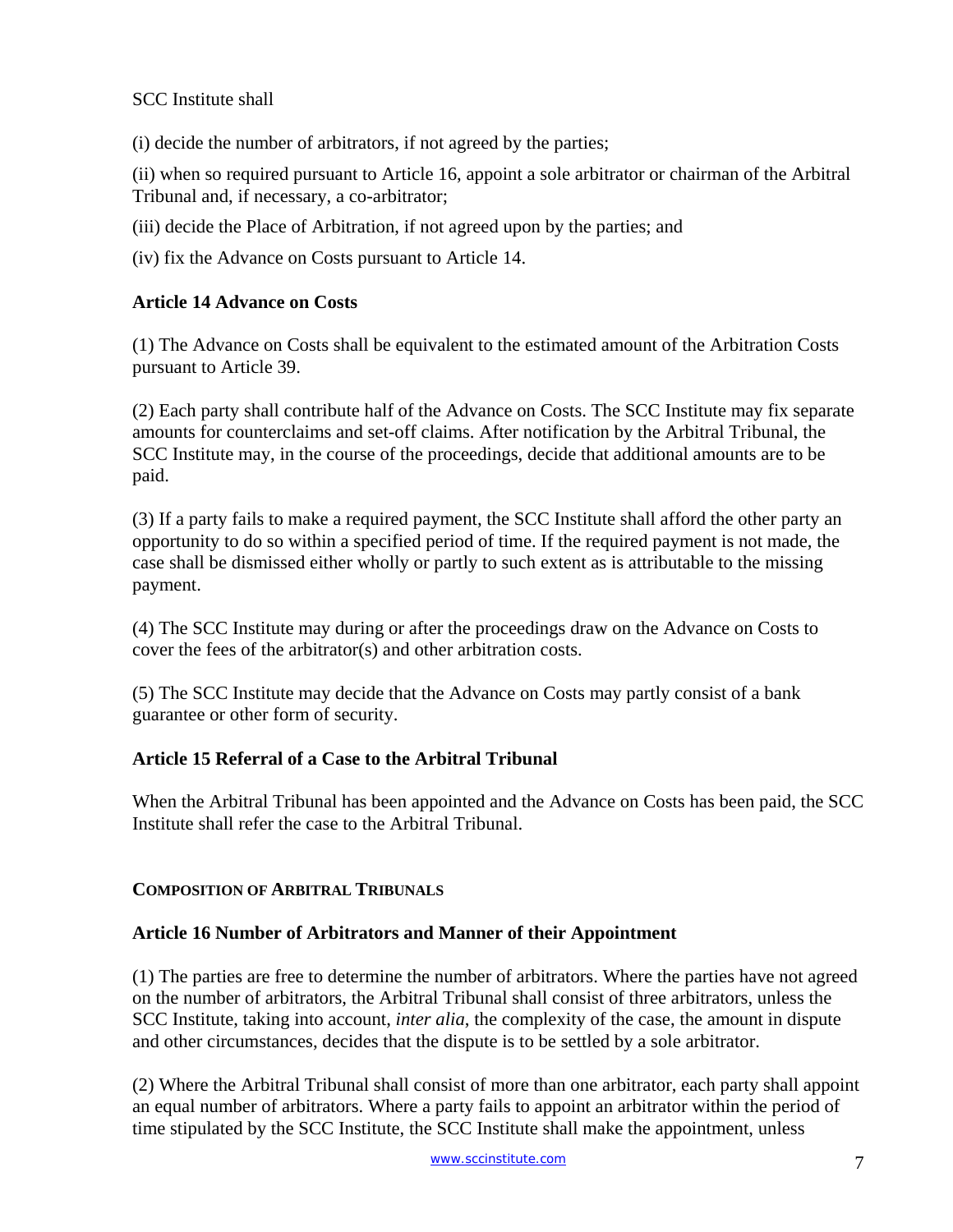otherwise agreed by the parties.

(3) Where there are multiple parties on either side and the dispute is to be decided by more than one arbitrator, the multiple Claimants, jointly, and the multiple Respondents, jointly, shall appoint an equal number of arbitrators. If either side fails to make such joint appointment*,* the SCC Institute shall make the appointment for that side. If the circumstances so warrant the SCC Institute may appoint the entire Arbitral Tribunal, unless otherwise agreed by the parties.

(4) Where the Arbitral Tribunal is to consist of more than one arbitrator, the Chairman shall be appointed by the SCC Institute, unless otherwise agreed by the parties.

(5) Where the dispute is to be decided by a sole arbitrator, the SCC Institute shall make the appointment, unless otherwise agreed by the parties.

(6) Where an arbitrator appointed by a party dies, the party in question shall appoint another arbitrator. Where an arbitrator appointed by the SCC Institute dies, the SCC Institute shall appoint another arbitrator.

(7) Where an arbitrator resigns or is removed, the SCC Institute shall appoint another arbitrator. If the arbitrator had been appointed by a party, the SCC Institute shall solicit the views of the appointing party. Where the Arbitral Tribunal consists of three or more arbitrators, the SCC Institute may decide that the remaining arbitrators shall proceed with the case. Prior to making such a decision, the views of the parties and the arbitrators shall be solicited.

(8) If the parties are of different nationalities the SCC Institute shall appoint a sole arbitrator or a Chairman of a nationality other than of the parties, unless the parties have agreed differently or if otherwise deemed appropriate by the SCC Institute.

# **Article 17 Impartiality and Independence and Duty of an Arbitrator to Disclose**

(1) An arbitrator must be impartial and independent.

(2) A person asked to accept an appointment as arbitrator must disclose any circumstances likely to give rise to justifiable doubts as to his impartiality and independence. If he is nevertheless appointed, he shall immediately, in a written statement, make the same disclosure to the parties and the other arbitrators.

(3) An arbitrator who becomes aware of any circumstances which may disqualify him, must immediately, in writing, inform the parties and the other arbitrators thereof.

## **Article 18 Challenge of Arbitrator**

(1) Where a party wishes to challenge an arbitrator that party shall send a written statement to the SCC Institute setting forth the reasons for the challenge.

(2) Notification of a challenge must be made within 15 days as from the date on which the allegedly disqualifying circumstance became known to the party. Failure by a party to notify the SCC Institute of a challenge within the stipulated period of time will be considered a waiver of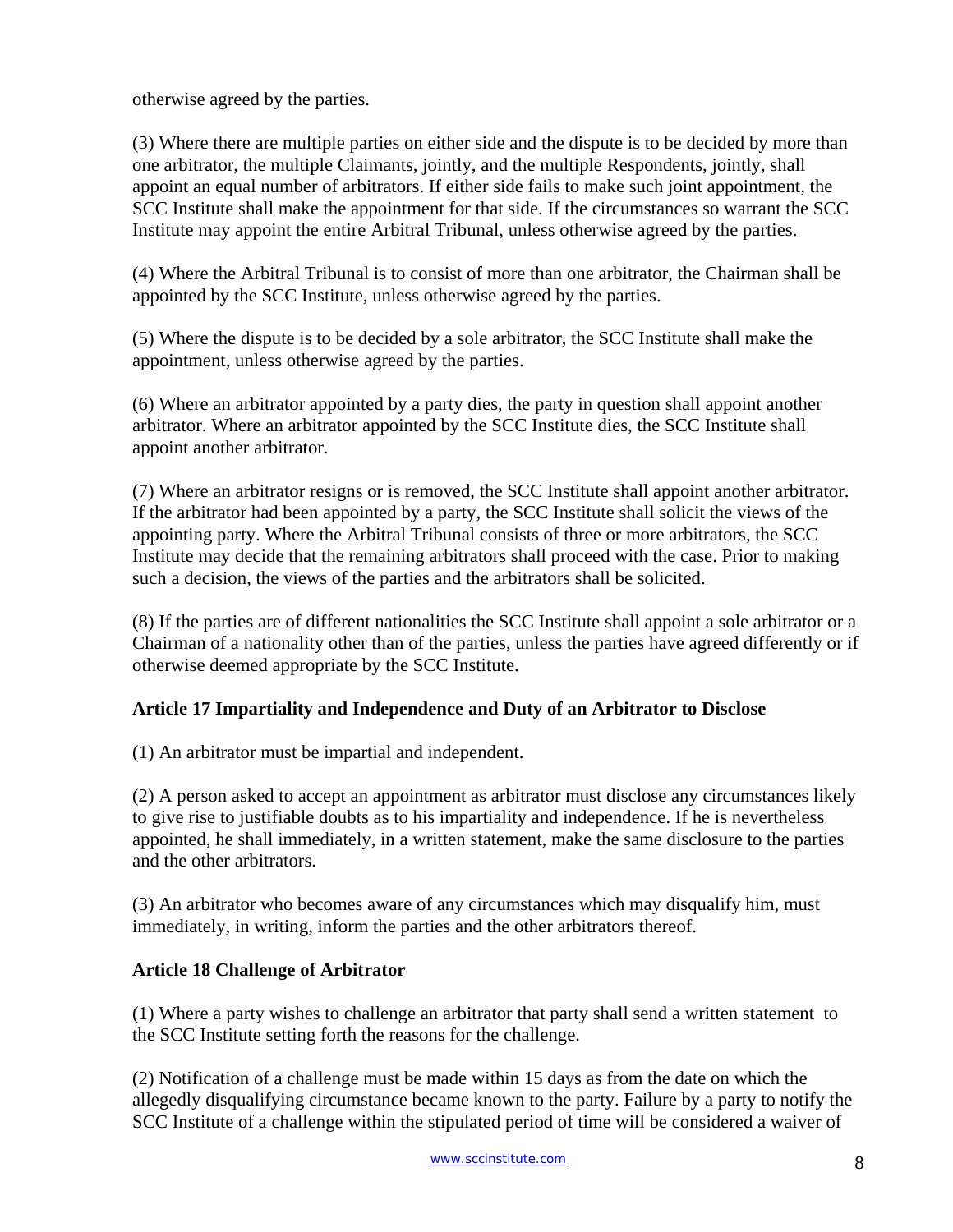the right to initiate such a challenge.

(3) The SCC Institute shall provide the parties and the arbitrators the opportunity to comment on the challenge.

(4) The SCC Institute shall make the final decision on the challenge. If the SCC Institute finds an arbitrator disqualified, it shall remove the arbitrator.

# **Article 19 Removal of Arbitrator**

(1) Where an arbitrator is prevented from *de facto* fulfilling his duties or fails to perform his functions in an adequate manner, the SCC Institute shall remove the arbitrator.

(2) Before removing an arbitrator, the SCC Institute shall solicit the views of the parties and the arbitrators.

# **THE PROCEEDINGS BEFORE THE ARBITRAL TRIBUNAL**

# **Article 20 Procedures of the Arbitral Tribunal**

(1) The manner of conducting the proceedings is to be determined by the Arbitral Tribunal in compliance with the conditions set down in the arbitration agreement and these Rules, with due account taken of the wishes of the parties.

(2) The Arbitral Tribunal may decide that the Chairman alone may make procedural rulings.

(3) The Arbitral Tribunal shall maintain the confidentiality of the arbitration and conduct each case in an impartial, practical and expeditious manner, giving each party sufficient opportunity to present its case.

(4) The Arbitral Tribunal may, after consultation with the parties, decide to conduct hearings at a location other than the Place of Arbitration.

(5) Article 12 shall apply with respect to communications from the Arbitral Tribunal.

# **Article 21 Statement of Claim and Defence**

(1) The Claimant shall, within the period of time determined by the Arbitral Tribunal, submit a Statement of Claim which, unless previously provided in the case, shall include;

- (i) the specific relief sought;
- (ii) the material facts and circumstances on which the Claimant relies; and
- (iii) a preliminary statement of the evidence on which the Claimant intends to rely.

(2) The Respondent shall, within the period of time determined by the Arbitral Tribunal, submit a Statement of Defence, which, unless previously provided in the case, shall include;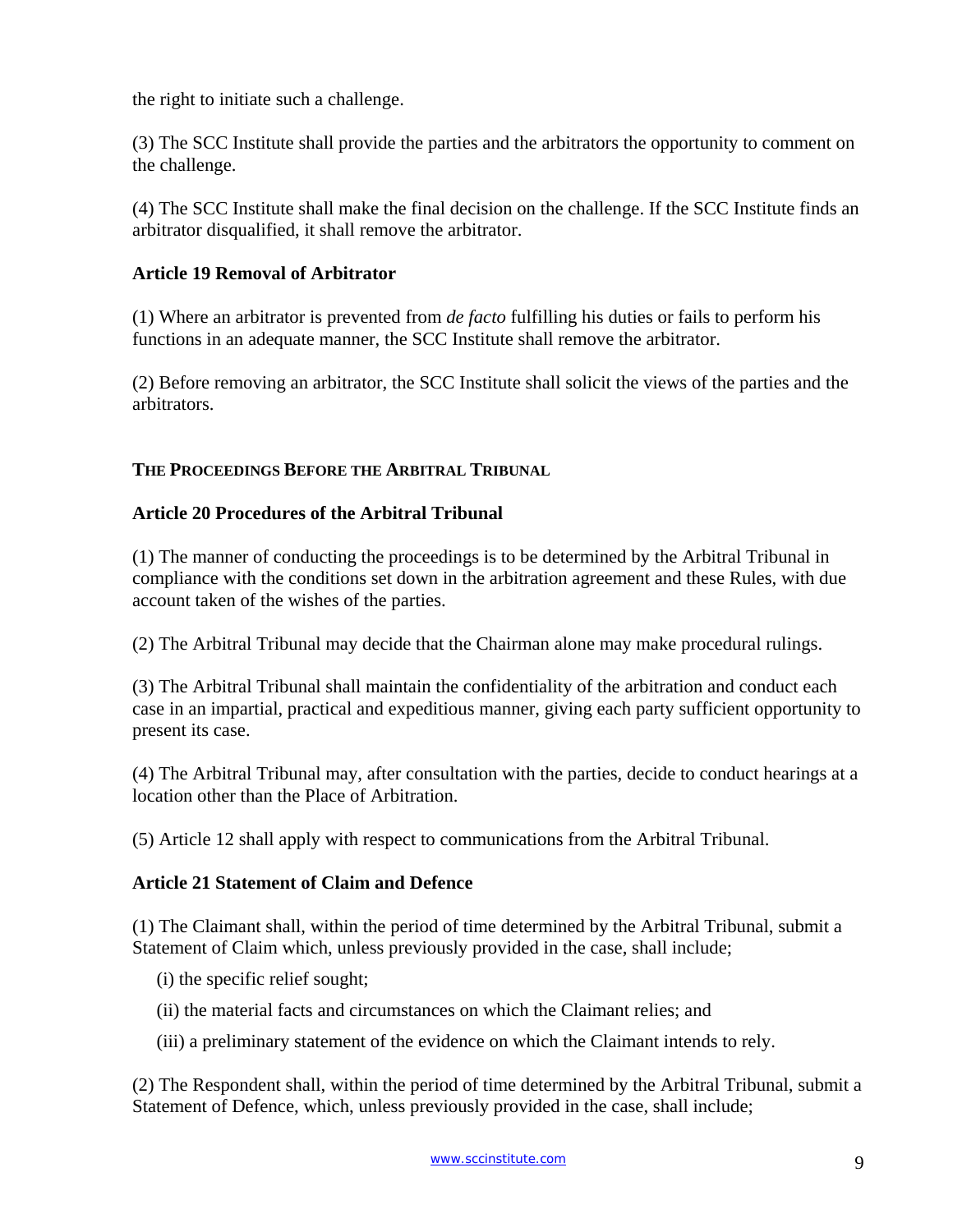(i) a statement as to whether and to what extent the Respondent accepts or denies the relief sought by the Claimant;

- (ii) the material facts and circumstances on which the Respondent relies;
- (iii) any counterclaim or set-off claim and the grounds on which it is based; and
- (iv) a preliminary statement of the evidence on which the Respondent intends to rely.

(3) The Arbitral Tribunal may determine that the parties are to submit additional written statements.

# **Article 22 Amendments to Claim or Defence**

(1) A party may amend his claim or defence in the course of the proceedings if his case, as amended, is still comprised by the arbitration agreement, unless the Arbitral Tribunal considers it inappropriate having regard to the point of time at which the amendments is requested, the prejudice that may be caused to the other party or other circumstances.

(2) The provisions of Article 10 shall not preclude the preceding paragraph from being applied with respect to the right of a party to introduce a counterclaim or a set-off claim.

## **Article 23 Language**

Unless the parties have agreed in the arbitration agreement on the language or languages to be used in the proceedings, the Arbitral Tribunal shall, after consultation with the parties, make such decision.

# **Article 24 Applicable Law**

(1) The Arbitral Tribunal shall decide the merits of the dispute on the basis of the law or rules of law agreed by the parties. In the absence of such an agreement, the Arbitral Tribunal shall apply the law or rules of law which it considers to be most appropriate.

(2) Any designation made by the parties of the law of a given state shall be construed as directly referring to the substantive law of that state and not to its conflict of laws rules.

(3) The Arbitral Tribunal shall decide the dispute *ex aequo et bono* or as *amiable compositeur* only if the parties have expressly authorized it to do so.

# **Article 25 Oral Hearing**

(1) An oral hearing shall be arranged if requested by either party, or if the Arbitral Tribunal considers it appropriate. If a hearing is held, the Arbitral Tribunal, taking into account the wishes of the parties, shall determine the time for the hearing, its duration and how it is to be organised, including the manner in which evidence is to be presented.

(2) If an arbitrator is replaced in the course of the proceedings, the newly composed Arbitral Tribunal shall decide whether and to what extent a previously held oral hearing is to be repeated.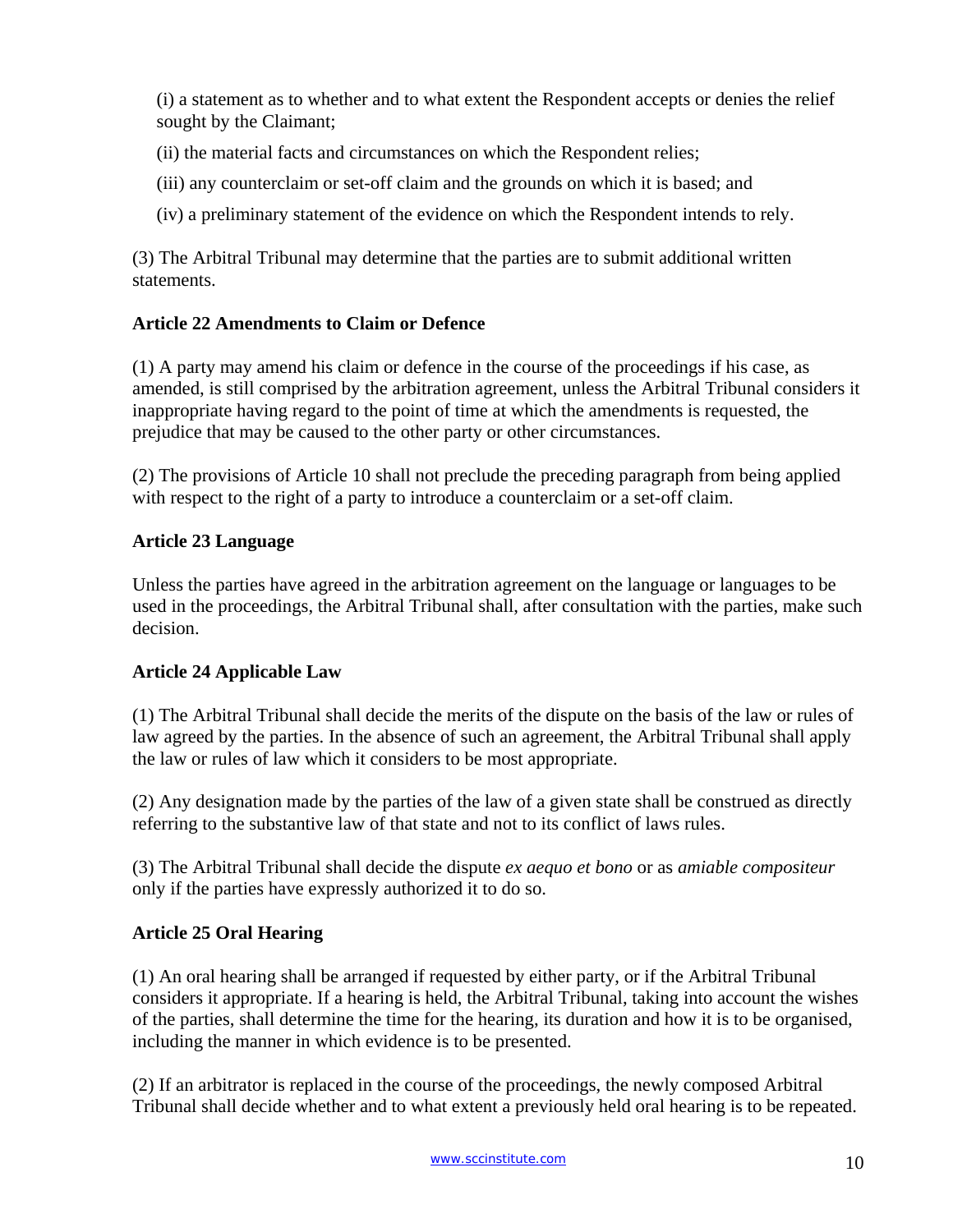## **Article 26 Evidence**

(1) At the request of the Arbitral Tribunal, the parties shall state the evidence on which they intend to rely, specifying what they intend to prove with each item of evidence, and present the documentary evidence on which they rely.

(2) The Arbitral Tribunal may refuse to accept evidence submitted to it if it considers such evidence to be irrelevant, non-essential or if proof can be established by other means which it considers more convenient or less expensive.

## **Article 27 Experts**

(1) Unless otherwise agreed by the parties, the Arbitral Tribunal may appoint one or more experts to report to it on a specific issue.

(2) At the request of a party, the parties shall be given the opportunity to put questions to any such expert.

## **Article 28 Failure of a Party to Appear**

If any of the parties, without showing valid cause, fails to appear at a hearing or otherwise fails to comply with an order of the Arbitral Tribunal, such failure shall not prevent the Arbitral Tribunal from proceeding with the case nor from rendering an Award.

## **Article 29 Failure to Object to Procedural Irregularities**

A party, who during the proceedings fails to object within a reasonable time to any deviation from provisions of the arbitration agreement, these Rules or other rules applicable to the proceedings, shall be deemed to have waived his right to invoke such irregularity.

## **Article 30 Voting**

When a vote is taken, that opinion shall prevail which has received more votes than any other opinion. If such majority is not attained, the opinion of the Chairman shall prevail, unless otherwise agreed by the parties.

## **Article 31 Interim Measures**

(1) Unless the parties have agreed otherwise, the Arbitral Tribunal may, during the course of the proceedings and at the request of a party, order a specific performance by the opposing party for the purpose of securing the claim which is to be tried by the Arbitral Tribunal. The Arbitral Tribunal may order the requesting party to provide reasonable security for damage which may be inflicted on the opposing party as a result of the specific performance in question.

(2) A request addressed by a party to a judicial authority for interim measures shall not be deemed to be incompatible with the arbitration agreement or these Rules.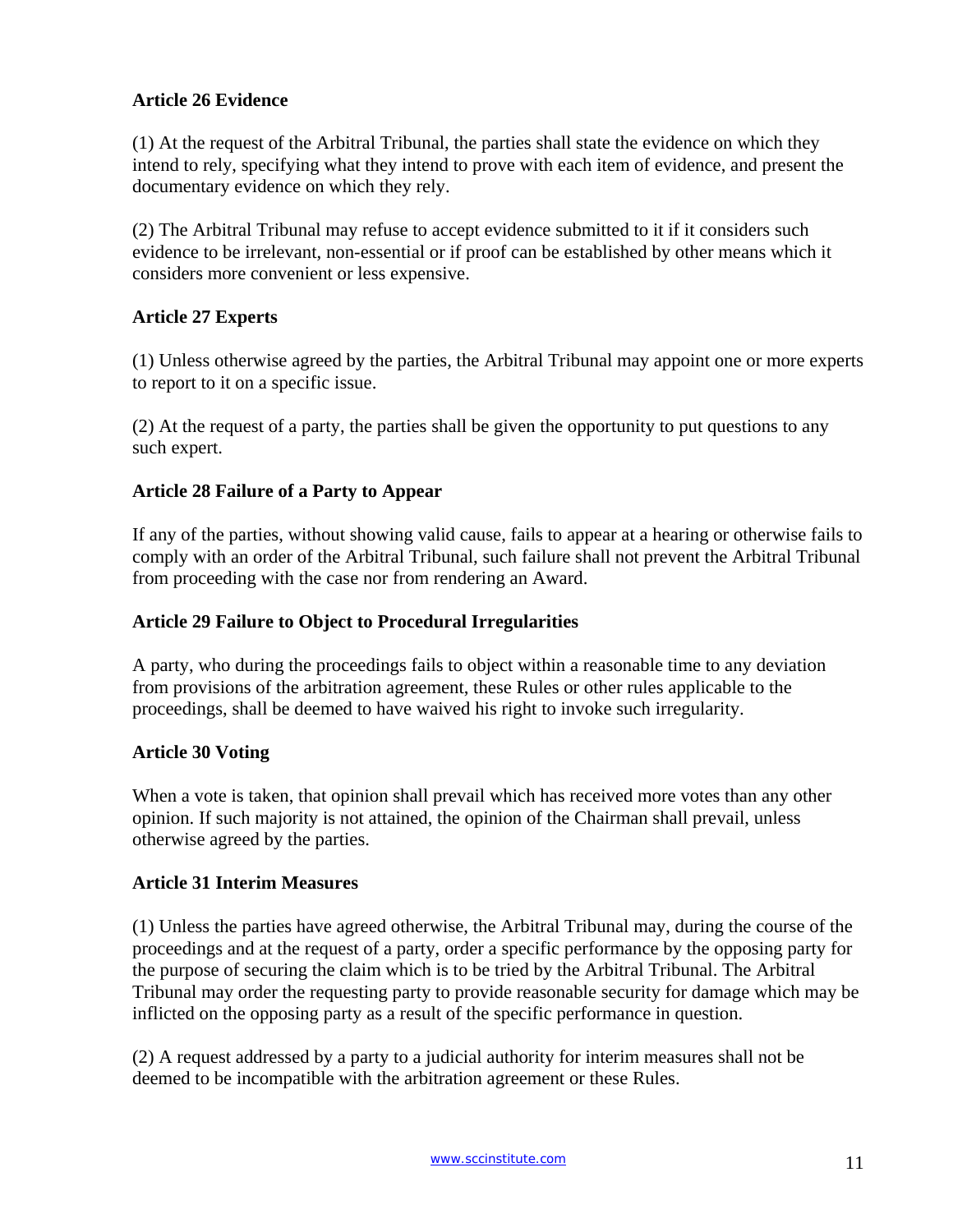## **THE AWARD**

## **Article 32 Award**

(1) The Award shall be deemed to have been rendered at the Place of Arbitration. It shall state the date on which it was rendered, contain an order or a declaration, as well as the reasons for it, and shall be signed by the arbitrators. In absence of the signature of an arbitrator, an Award may be rendered provided that the Award has been signed by a majority of the arbitrators with a verification to the effect that the arbitrator whose signature is missing participated in deciding the dispute.

(2) If any arbitrator fails without valid cause to participate in the deliberations of the Arbitral Tribunal on an issue, such failure will not preclude a decision being made by the other arbitrators.

(3) The parties may agree that the Chairman alone shall sign the Award.

(4) An arbitrator may attach a dissenting opinion to the Award.

(5) If a settlement is reached, the Arbitral Tribunal may, at the request of the parties, record the settlement in the form of an Award.

(6) The Arbitration Costs, in accordance with Article 39, and its apportionment between the parties shall be fixed in the Award or other order by which the arbitral proceedings are terminated. An Award may be rendered solely for costs.

(7) The Arbitral Tribunal shall immediately send the Award to the parties.

# **Article 33 Time for Rendering an Award**

An Award shall be rendered not later than six months as from the date when the case was referred to the Arbitral Tribunal. The SCC Institute may extend the period of time for rendering an Award.

## **Article 34 Separate Award**

(1) At the request of a party, a separate issue or a part of the matter in dispute may be decided in a Separate Award.

(2) Where a party has partially admitted a claim, a Separate Award, based on such admission may be rendered.

# **Article 35 Right to an Award**

(1) If a party withdraws a claim the Arbitral Tribunal shall dismiss such part of the dispute, unless the other party requests the Arbitral Tribunal to rule on the claim.

(2) If a party, who has not paid an Advance on Costs, requests the Arbitral Tribunal to rule on a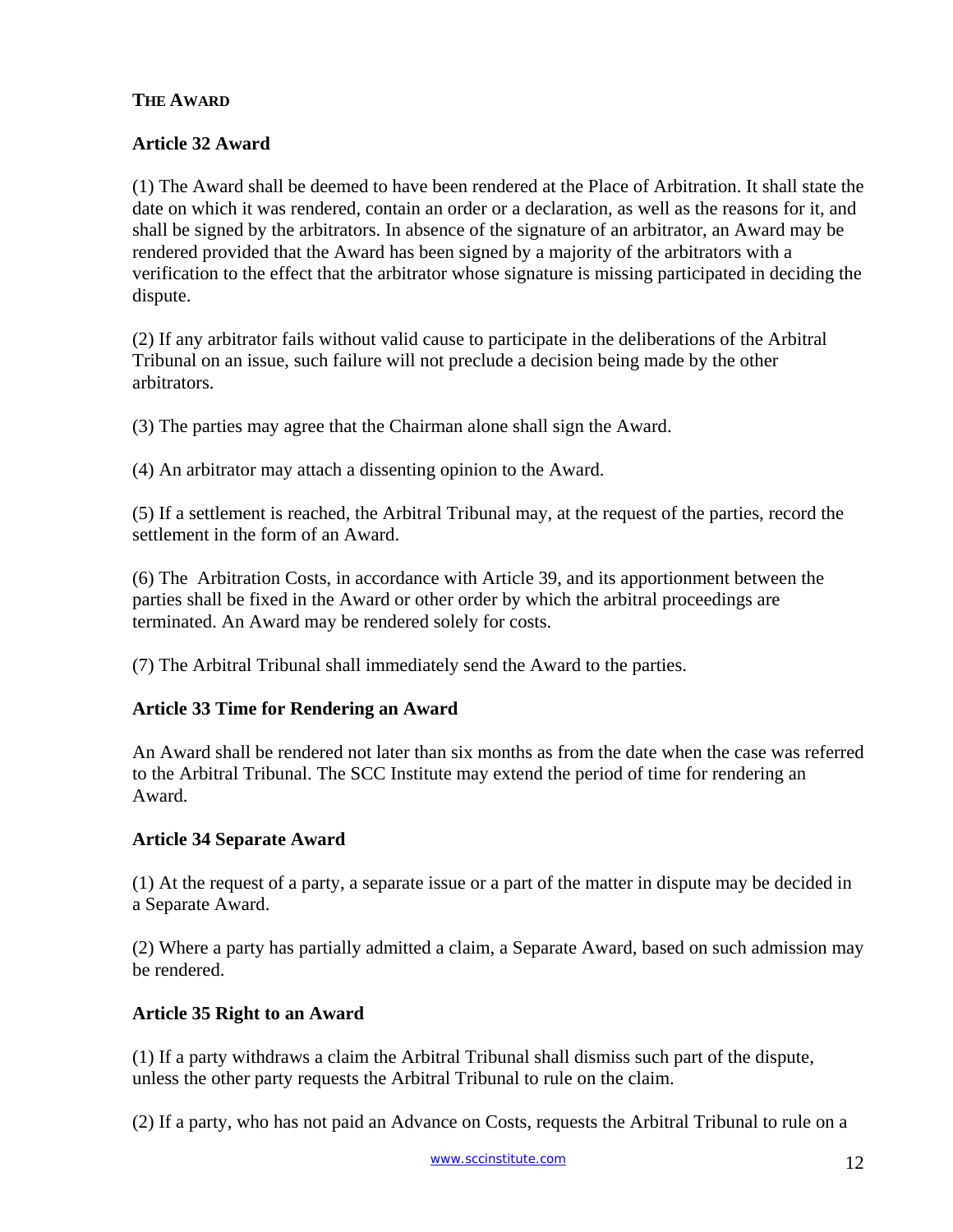withdrawn claim, the SCC Institute may, as a condition for such ruling, order the requesting party to pay an Advance on Costs.

## **Article 36 Effect of an Award**

When rendered an Award is final and binding for the parties.

## **Article 37 Correction and Interpretation of an Award and Additional Award**

(1) Any obvious miscalculation or clerical error in an Award or Decision shall be corrected by the Arbitral Tribunal.

(2) Within 30 days of receiving the Award, the Arbitral Tribunal shall, if a party so requests, decide a question which should have been decided in the Award but which was not decided therein.

(3) Within 30 days of receiving the Award, the Arbitral Tribunal may, if a party so requests, provide an interpretation thereof in writing.

(4) Before the Arbitral Tribunal takes any action in accordance with the second and third paragraphs, the views of the parties shall be solicited.

## **Article 38 Filing of Awards**

An Arbitral Tribunal shall, after the close of the proceedings, submit to the SCC Institute one copy of every Award and written order issued in the case, as well as of all recorded minutes therein. The above mentioned documents shall be kept on file by the SCC Institute.

## **COSTS**

## **Article 39 Arbitration Costs**

(1) The Arbitration Costs consist of

- (i) the arbitrator's fee:
- (ii) the Administrative Fee of the SCC Institute;

(iii) compensation due to the arbitrator and the SCC Institute to cover their expenses during the proceedings; and

(iv) the fees and expenses of any expert appointed by the Arbitral Tribunal pursuant to Article 27.

(2) Amounts referred to in sections (i) through (iii) above shall be finally fixed by the SCC Institute in accordance with the Regulations for Arbitration Costs in force at the time of the commencement of the arbitration. The amounts in section (iv) shall be finally fixed by the Arbitral Tribunal.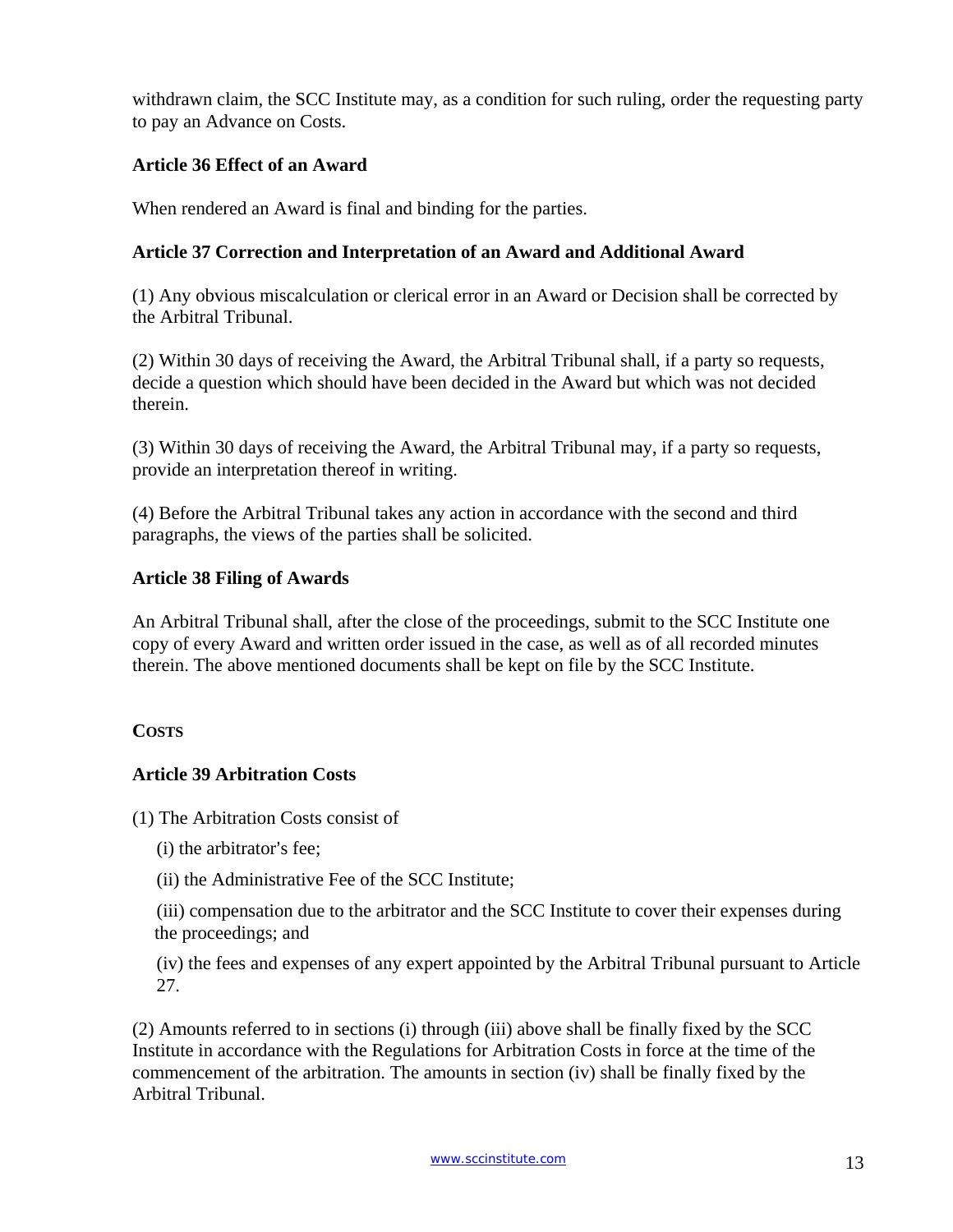## **Article 40 Payment of Arbitration Costs**

(1) The parties are jointly and severally liable for all payments of all costs mentioned in Article 39.

(2) The Arbitral Tribunal decides on the apportionment of the arbitration costs as between the parties with regard to the outcome of the case and other circumstances.

## **Article 41 Costs Incurred by a Party**

Unless the parties have agreed otherwise, the Arbitral Tribunal may, at the request of a party, in an Award or other order by which the arbitral proceedings are terminated order the losing party to compensate the other party for legal representation and other expenses for presenting its case.

## **Exclusion of Liability**

## **Article 42 Exclusion of Liability**

The SCC Institute is not liable to any party for any act or omission in connection with the arbitration unless such act or omission is shown to constitute wilful misconduct or gross negligence by the SCC Institute. An arbitrator is liable only if shown to have caused damage by wilful misconduct or gross negligence.

#### **EFFECTIVENESS**

These Rules enter into force on 1 April 1999 and will replace the former Rules of the Arbitration Institute of the Stockholm Chamber of Commerce. These Rules will be applied to any arbitration commenced on or after this date, unless otherwise agreed by the parties.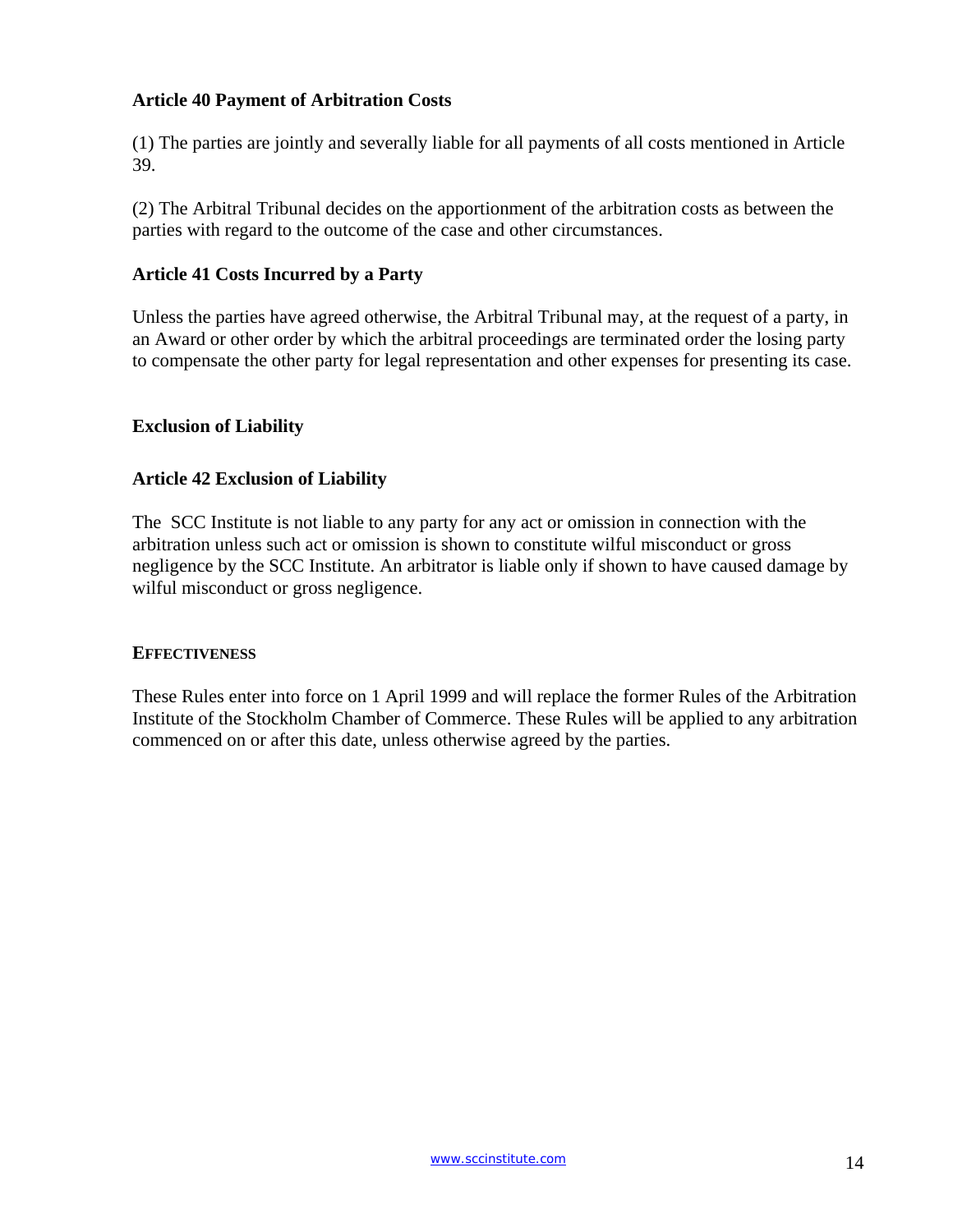## **III APPENDIX**

## **REGULATIONS FOR ARBITRATION COSTS**

#### **I. Registration Fee**

The Registration Fee in Article 6 of the Rules of the Arbitration Institute of the Stockholm Chamber of Commerce (hereinafter referred to as "the SCC Rules") is EUR 1 500.

The registration fee is non-refundable and shall constitute a part of the Administrative Fee due to the SCC Institute under Section III, Article 2 below and shall be deducted from the Advance on Costs to be paid by the Claimant pursuant to Article 14 of the SCC Rules.

#### **II. Advance on Costs**

According to Article 13 of the SCC Rules, the SCC Institute shall fix an amount which, together with the accrued interest, shall constitute an advance on the Arbitration Costs. The amount shall cover the estimated Arbitration Costs pursuant to Article 39 of the Rules and, if required, value added tax. Amounts referred to in the first paragraph, sections (i) through (iii), in Article 39 of the Rules are to be determined pursuant to these Regulations.

#### **III. Arbitration Costs**

#### **Article 1 Arbitrator's Fee**

(1) Unless otherwise agreed by the parties, the SCC Institute shall decide the fees of the arbitrator in accordance with the table below, based on the amount in dispute. If so required by law, value added tax shall be added to such fees.

(2) For the purpose of calculating the amount in dispute, the value of any counterclaim or set-off claim is to be added to the amount of the claim with the exception of interest claims. Where the amount in dispute is not specified, the SCC Institute will fix the fees on the basis of an assessment of the size of the case. Each party must provide the SCC Institute with the information deemed necessary for such assessment.

(3) If a case has required substantially more or less work than is considered normal, the SCC Institute may deviate from the amounts stated in the table.

(4) The fee due to the co-arbitrator is fixed per person to 60 per cent of the total fee paid to the Chairman, unless the SCC Institute decides otherwise in view of any special circumstances of the case.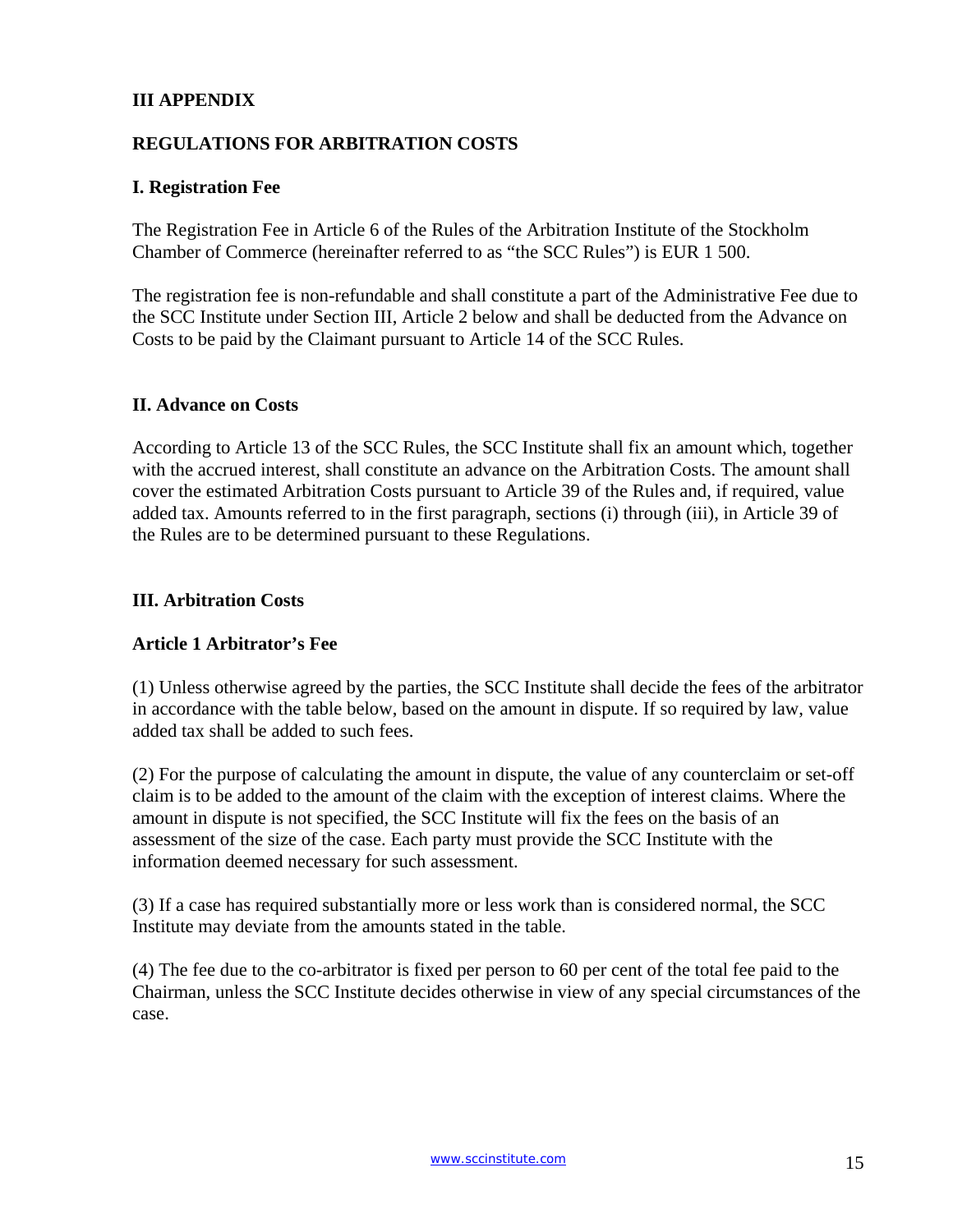## **Article 2 Administrative Fee of the SCC Institute**

(1) The SCC Institute shall decide the Administrative Fee due to it. The decision is based on the amount in dispute in accordance with the table below. If so required by law, value added tax shall be added to the Administrative Fee.

(2) For the purpose of calculating the amount in dispute, the value of any counterclaim or set-off claim is to be added to the amount of the claim, with the exemption of interest claims. Where the amount in dispute is not specified, the SCC Institute will fix the Administrative Fee on the basis of an assessment of the size of the case. Each party must provide the SCC Institute with the information deemed necessary for such assessment.

(3) If a case has required substantially more or less work than is considered normal, the SCC Institute may deviate from the amounts stated in the table.

## **Article 3 Expenses**

In addition to the fee(s) of the arbitrator(s) and the Administrative Fee of the SCC Institute, the SCC Institute shall fix an amount, to be provided by the parties, to cover reasonable expenses for the arbitrator(s) and to the SCC Institute.

## **IV. Effectiveness**

These Regulations enter into force on 1 April 2004 and will replace the former Regulations. The Regulations will be applied to any arbitration commenced on this date or thereafter.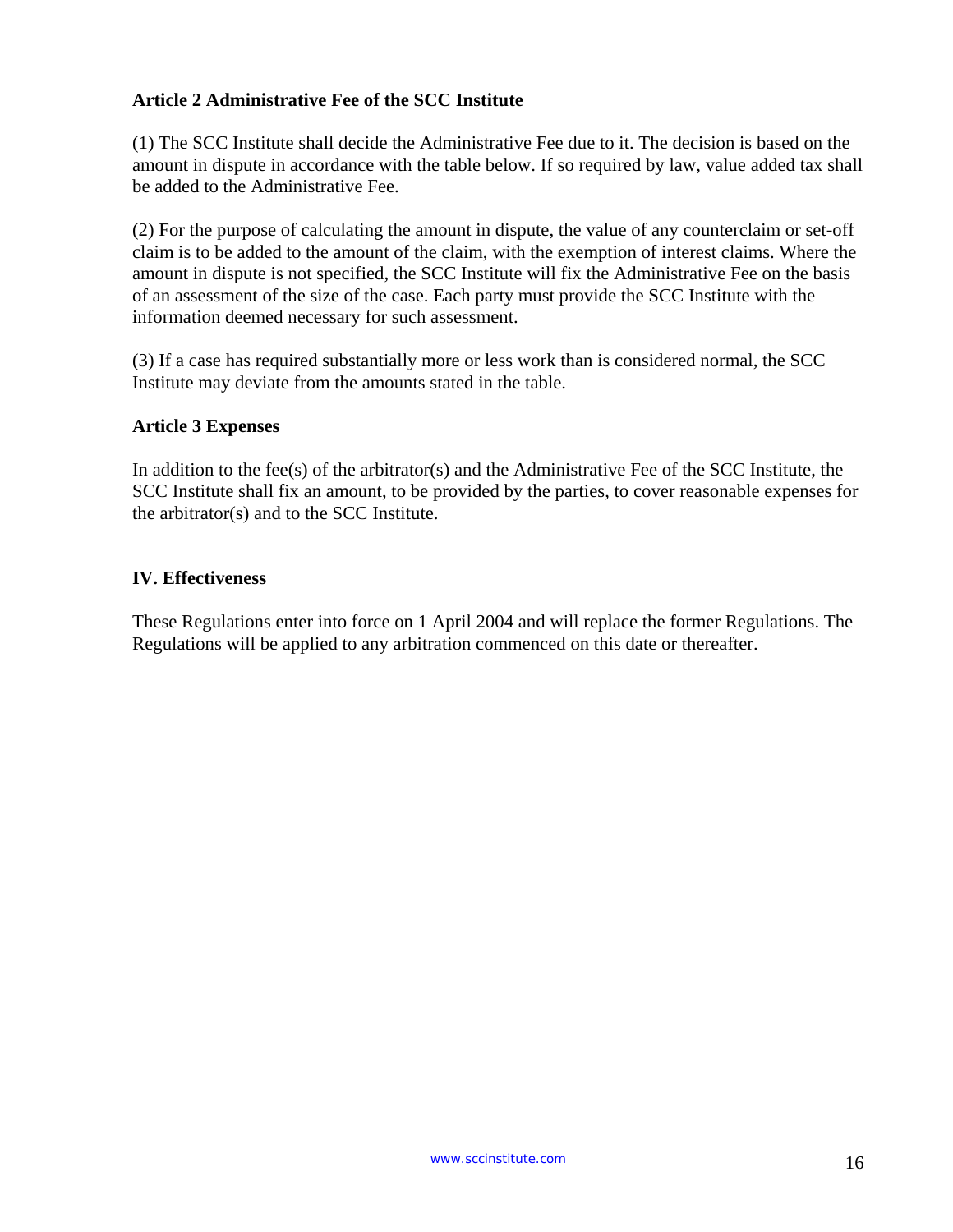## **ARBITRATOR'S FEE**

| <b>Amount in dispute (EUR)</b> | <b>Chairman of the Tribunal/</b><br><b>Sole Arbitrator (EUR)</b> |                                                        |
|--------------------------------|------------------------------------------------------------------|--------------------------------------------------------|
|                                | <b>Minimum</b>                                                   | <b>Maximum</b>                                         |
| up to 25 000                   | 2 500                                                            | 5 500                                                  |
| from 25 001 to 50 000          | $2500 + 2\%$ on the amount<br>above 25 000                       | $5\,500 + 14\%$ on the<br>amount above 25 000          |
| from 50 001 to 100 000         | $3000 + 2\%$ on the amount<br>above 50 000                       | $9000 + 4\%$ on the amount<br>above 50 000             |
| from 100 001 to 500 000        | $4000 + 1\%$ on the amount<br>above 100 000                      | 11 000 + 5% on the<br>amount above 100 000             |
| from 500 001 to 1 000 000      | $8000 + 0.8\%$ on the<br>amount above 500 000                    | 31 000 + 2,4% on the<br>amount above 500 000           |
| from 1 000 001 to 2 000 000    | 12 000 + $0.5\%$ on the<br>amount above 1 000 000                | 43 000 + 2,5% on the<br>amount above 1 000 000         |
| from 2 000 001 to 5 000 000    | 17 000 + 0,2% on the<br>amount above 2 000 000                   | 68 000 + 0,8% on the<br>amount above 2 000 000         |
| from 5 000 001 to 10 000 000   | 23 000 + 0,1% on the<br>amount above 5 000 000                   | $92\,000 + 0,68\%$ on the<br>amount above 5 000 000    |
| from 10 000 001 to 50 000 000  | 28 000 + 0,03% on the<br>amount above 10 000 000                 | 126 000 + 0,1% on the<br>amount above 10 000 000       |
| from 50 000 001 to 75 000 000  | 40 000 + 0,02% on the<br>amount above 50 000 000                 | 166 000 + 0,12% on the<br>amount above 50 000 000      |
| from 75 000 001 to 100 000 000 | 45 000 + 0,012% on the<br>amount above 75 000 000                | 196 000 + 0,02% on the<br>amount above 75 000 000      |
| from 100 000 001               | 48 000 + 0,01% on the<br>amount above 100 000 000                | 201 000 + 0,045% on the<br>amount above<br>100 000 000 |